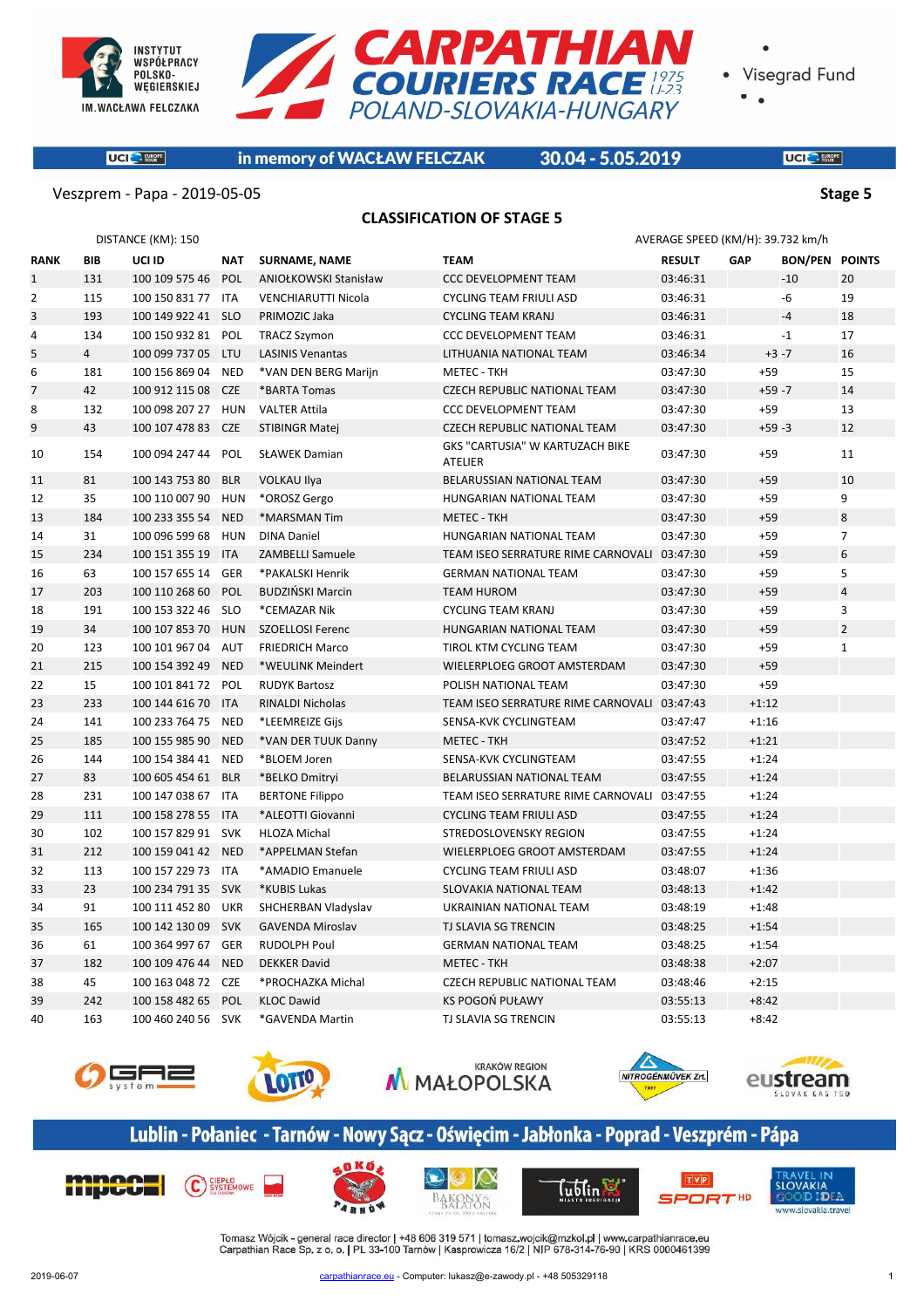



| ٠<br>۰ |  |
|--------|--|

|    |                | <b>UCI</b> S FURGPE |            | in memory of WACŁAW FELCZAK | 30.04 - 5.05.2019                          |            | <b>UCI</b> ERRPE |
|----|----------------|---------------------|------------|-----------------------------|--------------------------------------------|------------|------------------|
| 41 | 62             | 100 361 757 28 GER  |            | *BENZ-KUCH Max              | <b>GERMAN NATIONAL TEAM</b>                | 03:55:13   | $+8:42$          |
| 42 | 53             | 100 350 852 84      | AUT        | <b>VERMEULEN Moran</b>      | AUSTRIAN NATIONAL TEAM                     | 03:55:13   | $+8:42$          |
| 43 | 214            | 100 148 424 95 NED  |            | <b>RUIJMGAARD Yentl</b>     | WIELERPLOEG GROOT AMSTERDAM                | 03:55:13   | $+8:42$          |
| 44 | 146            | 100 231 601 46      | <b>NED</b> | *GADEMAN Sam                | SENSA-KVK CYCLINGTEAM                      | 03:55:13   | $+8:42$          |
| 45 | 85             | 100 159 793 18 BLR  |            | *EVMENENKO Evgeniy          | BELARUSSIAN NATIONAL TEAM                  | 03:55:13   | $+8:42$          |
| 46 | 183            | 100 147 599 46      | NED        | VAN DER HORST Dennis        | METEC - TKH                                | 03:55:13   | $+8:42$          |
| 47 | 44             | 100 235 673 44 CZE  |            | *KASPAR Jan                 | <b>CZECH REPUBLIC NATIONAL TEAM</b>        | 03:55:13   | $+8:42$          |
| 48 | 121            | 100 144 070 09 ITA  |            | <b>DALLA VALLE Nicolas</b>  | TIROL KTM CYCLING TEAM                     | 03:55:13   | $+8:42 +30$      |
|    | $\mathbf{1}$   | 100 101 703 31 LTU  |            | <b>BENIUSIS Justas</b>      | LITHUANIA NATIONAL TEAM                    | <b>DNF</b> |                  |
|    | $\overline{2}$ | 100 108 067 90 LTU  |            | <b>ADOMAITIS Rojus</b>      | LITHUANIA NATIONAL TEAM                    | <b>DNF</b> |                  |
|    | 5              | 100 365 896 93 LTU  |            | *KMIELIAUSKAS Rokas         | LITHUANIA NATIONAL TEAM                    | <b>DNF</b> |                  |
|    | 11             | 100 153 299 23      | POL        | *MACIEJUK Filip             | POLISH NATIONAL TEAM                       | <b>DNF</b> |                  |
|    | 12             | 100 108 070 93 POL  |            | <b>KRAWCZYK Szymon</b>      | POLISH NATIONAL TEAM                       | <b>DNF</b> |                  |
|    | 13             | 100 095 475 11 POL  |            | <b>BOGUSŁAWSKI Marceli</b>  | POLISH NATIONAL TEAM                       | <b>DNF</b> |                  |
|    | 14             | 100 158 514 00      | <b>POL</b> | SZÓSTKA Paweł               | POLISH NATIONAL TEAM                       | <b>DNF</b> |                  |
|    | 21             | 100 112 209 61 SVK  |            | SZABO Miklos                | SLOVAKIA NATIONAL TEAM                     | <b>DNF</b> |                  |
|    | 24             | 100 109 677 51 SVK  |            | *VARHANOVSKY Jakub          | SLOVAKIA NATIONAL TEAM                     | <b>DNF</b> |                  |
|    | 32             | 100 236 563 61 HUN  |            | *VAS Balazs                 | HUNGARIAN NATIONAL TEAM                    | <b>DNF</b> |                  |
|    | 41             | 100 165 179 69 CZE  |            | *MIKSANIK Vladimir          | <b>CZECH REPUBLIC NATIONAL TEAM</b>        | <b>DNF</b> |                  |
|    | 51             | 100 350 624 50 AUT  |            | *GOTZINGER Valentin         | AUSTRIAN NATIONAL TEAM                     | <b>DNF</b> |                  |
|    | 52             | 100 350 527 50 AUT  |            | <b>KOLB Stefan</b>          | AUSTRIAN NATIONAL TEAM                     | <b>DNF</b> |                  |
|    | 54             | 100 101 966 03 AUT  |            | <b>FRIEDL Nils</b>          | AUSTRIAN NATIONAL TEAM                     | <b>DNF</b> |                  |
|    | 55             | 100 350 558 81 AUT  |            | *GRATZER Alexander          | AUSTRIAN NATIONAL TEAM                     | <b>DNF</b> |                  |
|    | 64             | 100 536 849 35 GER  |            | <b>MECHSNER Josh</b>        | <b>GERMAN NATIONAL TEAM</b>                | <b>DNF</b> |                  |
|    | 65             | 100 161 309 79 GER  |            | <b>GEBAUER Oskar</b>        | <b>GERMAN NATIONAL TEAM</b>                | <b>DNF</b> |                  |
|    | 82             | 100 145 851 44      | <b>BLR</b> | SAROKA Aliaksandr           | BELARUSSIAN NATIONAL TEAM                  | <b>DNF</b> |                  |
|    | 84             | 100 159 783 08 BLR  |            | *HARBACH Artsiom            | BELARUSSIAN NATIONAL TEAM                  | <b>DNF</b> |                  |
|    | 94             | 100 894 701 54      | UKR        | *KANAKA Oleh                | UKRAINIAN NATIONAL TEAM                    | <b>DNF</b> |                  |
|    | 95             | 100 896 635 48 UKR  |            | *TSARENKO Kyrylo            | UKRAINIAN NATIONAL TEAM                    | <b>DNF</b> |                  |
|    | 103            | 100 460 292 11 SVK  |            | *COMA Richard               | STREDOSLOVENSKY REGION                     | <b>DNF</b> |                  |
|    | 104            | 100 155 217 01 SVK  |            | <b>KASKO David</b>          | STREDOSLOVENSKY REGION                     | <b>DNF</b> |                  |
|    | 112            | 100 151 318 79      | ITA        | <b>BAIS Davide</b>          | <b>CYCLING TEAM FRIULI ASD</b>             | <b>DNF</b> |                  |
|    | 114            | 100 150 822 68 ITA  |            | <b>ORLANDI Massimo</b>      | <b>CYCLING TEAM FRIULI ASD</b>             | <b>DNF</b> |                  |
|    | 122            | 100 363 511 36 GER  |            | *ENGELHARDT Felix           | TIROL KTM CYCLING TEAM                     | <b>DNF</b> |                  |
|    | 124            | 100 153 296 20 AUT  |            | *GAMPER Florian             | TIROL KTM CYCLING TEAM                     | <b>DNF</b> |                  |
|    | 125            | 100 159 207 14 ITA  |            | *EL GOUZI Omar              | TIROL KTM CYCLING TEAM                     | <b>DNF</b> |                  |
|    | 133            | 100 150 646 86 POL  |            | PEKALA Piotr                | <b>CCC DEVELOPMENT TEAM</b>                | <b>DNF</b> |                  |
|    | 135            | 100 514 739 41 POL  |            | *WAWRZYNIAK Karol           | <b>CCC DEVELOPMENT TEAM</b>                | <b>DNF</b> |                  |
|    | 143            | 100 483 836 81 NED  |            | *STEMAN Jip                 | SENSA-KVK CYCLINGTEAM                      | <b>DNF</b> |                  |
|    | 145            | 100 228 387 33 NED  |            | *DE BLOM Bastiaan           | SENSA-KVK CYCLINGTEAM                      | <b>DNF</b> |                  |
|    | 151            | 100 155 596 89 POL  |            | *WISZNIEWSKI Kacper         | GKS "CARTUSIA" W KARTUZACH BIKE<br>ATELIER | <b>DNF</b> |                  |
|    | 152            | 100 484 464 30 POL  |            | *KRUKOWSKI Jan              | GKS "CARTUSIA" W KARTUZACH BIKE<br>ATELIER | <b>DNF</b> |                  |
|    | 161            | 100 460 382 04 SVK  |            | *LISKA Andrej               | TJ SLAVIA SG TRENCIN                       | <b>DNF</b> |                  |
|    | 172            | 100 524 944 61 POL  |            | *ŁAMASZEWSKI Jan            | KK TARNOVIA TARNOWO PODGÓRNE               | <b>DNF</b> |                  |











## Lublin - Połaniec - Tarnów - Nowy Sącz - Oświęcim - Jabłonka - Poprad - Veszprém - Pápa











TRAVEL IN<br>SLOVAKIA<br>GOOD I DE www.slovakia.trave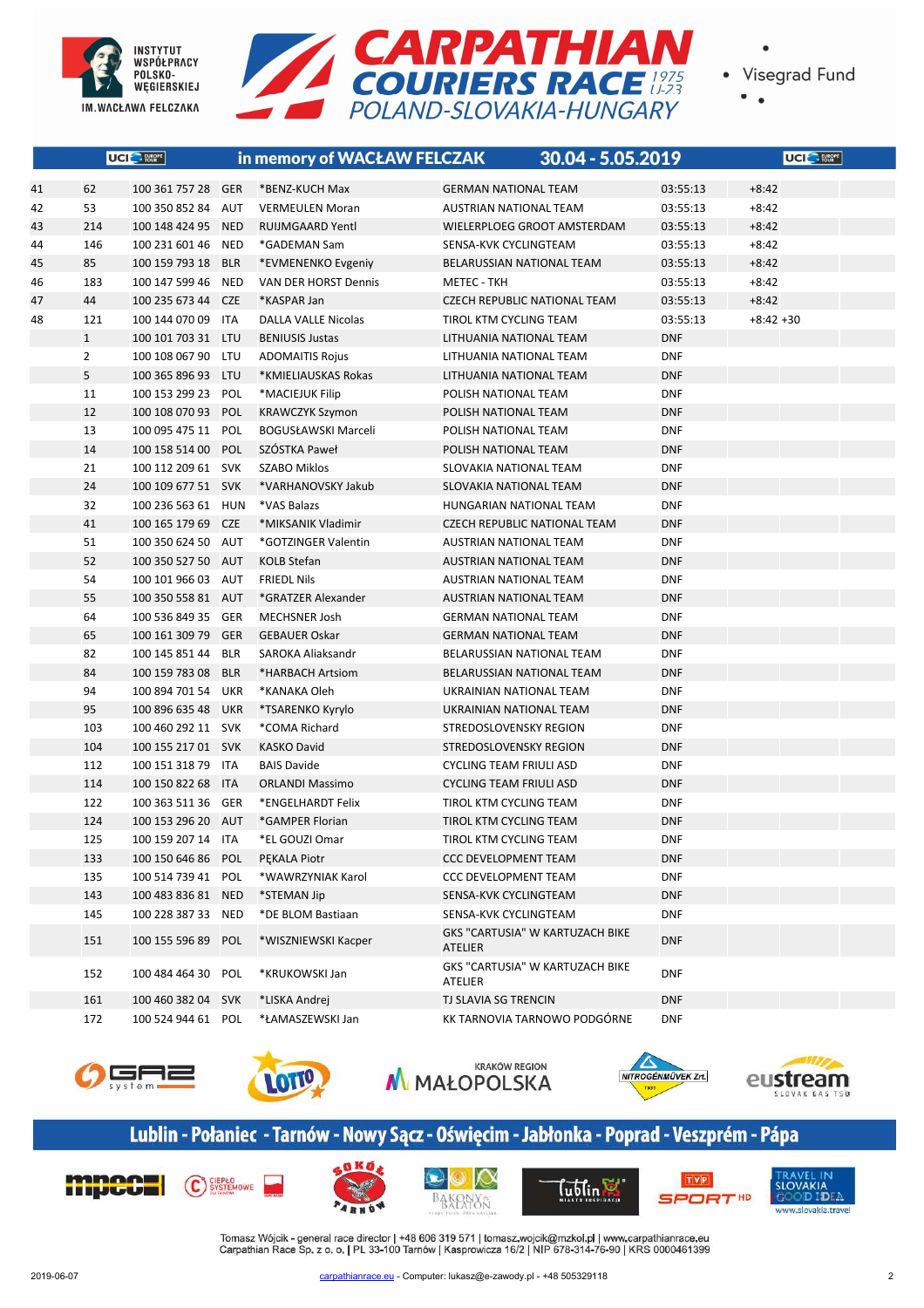



 $\bullet$ 

|     | UCI <sup>-</sup> FUROPE |            | in memory of WACŁAW FELCZAK | $30.04 - 5.05.2019$                |            | UCI <sup>C</sup> FUROPE |  |
|-----|-------------------------|------------|-----------------------------|------------------------------------|------------|-------------------------|--|
| 173 | 100 161 452 28 POL      |            | *BYSTRZYCKI Wojciech        | KK TARNOVIA TARNOWO PODGÓRNE       | <b>DNF</b> |                         |  |
| 192 | 100 157 202 46          | <b>SLO</b> | LAKOTA Luka                 | <b>CYCLING TEAM KRANJ</b>          | <b>DNF</b> |                         |  |
| 201 | 100 109 574 45          | <b>POL</b> | <b>BANASZEK Norbert</b>     | <b>TEAM HUROM</b>                  | <b>DNF</b> |                         |  |
| 202 | 100 158 476 59          | <b>POL</b> | *KUŚ Adam                   | <b>TEAM HUROM</b>                  | <b>DNF</b> |                         |  |
| 204 | 100 098 830 68          | <b>POL</b> | <b>BUDZIŃSKI Tomasz</b>     | <b>TEAM HUROM</b>                  | <b>DNF</b> |                         |  |
| 211 | 100 226 811 09          | <b>NED</b> | *BROEX Victor               | WIELERPLOEG GROOT AMSTERDAM        | <b>DNF</b> |                         |  |
| 221 | 100 158 506 89          | <b>POL</b> | *GIERACKI Patryk            | TC CHROBRY SCOTT GŁOGÓW            | <b>DNF</b> |                         |  |
| 222 | 100 150 929 78          | <b>POL</b> | <b>MURIAS Jakub</b>         | TC CHROBRY SCOTT GŁOGÓW            | <b>DNF</b> |                         |  |
| 223 | 100 143 868 01          | <b>POL</b> | <b>KUKLEWICZ Karol</b>      | TC CHROBRY SCOTT GŁOGÓW            | <b>DNF</b> |                         |  |
| 225 | 100 534 437 48          | <b>POL</b> | *BIENIEK Damian             | TC CHROBRY SCOTT GŁOGÓW            | <b>DNF</b> |                         |  |
| 232 | 100 150 786 32          | <b>ITA</b> | <b>FERRARI Andrea</b>       | TEAM ISEO SERRATURE RIME CARNOVALI | <b>DNF</b> |                         |  |
| 235 | 100 144 055 91          | <b>ITA</b> | ZANDOMENEGHI Simone         | TEAM ISEO SERRATURE RIME CARNOVALI | <b>DNF</b> |                         |  |
| 241 | 100 097 260 50 POL      |            | STANISZEWSKI Daniel         | KS POGOŃ PUŁAWY                    | <b>DNF</b> |                         |  |
| 243 | 100 158 487 70          | <b>POL</b> | *PROĆ Bartlomiej            | KS POGOŃ PUŁAWY                    | <b>DNF</b> |                         |  |
| 25  | 100 153 320 44          | <b>SVK</b> | *BLASKO Matei               | SLOVAKIA NATIONAL TEAM             | <b>DNS</b> |                         |  |
| 171 | 100 158 491 74          | <b>POL</b> | *KOSTAŃSKI Mateusz          | KK TARNOVIA TARNOWO PODGÓRNE       | <b>DNS</b> |                         |  |

| <b>ON THE START</b> | 100 |
|---------------------|-----|
| <b>STARTED</b>      | 98  |
| <b>FINISHED</b>     | 48  |
| <b>DISQUALIFIED</b> | ŋ   |

#### **TEAM CLASSIFICATION STAGE 5**

| <b>RANK</b>    | <b>CODE</b> | TEAM                               | <b>COUNTRY</b> | <b>RESULT</b> | <b>GAP</b> |
|----------------|-------------|------------------------------------|----------------|---------------|------------|
| $\mathbf{1}$   | <b>CCC</b>  | <b>CCC DEVELOPMENT TEAM</b>        | POL            | 11:20:32      |            |
| $\overline{2}$ | HUN         | HUNGARIAN NATIONAL TEAM            | HUN            | 11:22:30      | $+1:58$    |
| 3              | <b>FRI</b>  | CYCLING TEAM FRIULI ASD            | <b>ITA</b>     | 11:22:33      | $+2:01$    |
| 4              | MET         | <b>METEC - TKH</b>                 | <b>NED</b>     | 11:22:52      | $+2:20$    |
| 5              | <b>IRC</b>  | TEAM ISEO SERRATURE RIME CARNOVALI | <b>ITA</b>     | 11:23:08      | $+2:36$    |
| 6              | <b>CZE</b>  | CZECH REPUBLIC NATIONAL TEAM       | <b>CZE</b>     | 11:23:46      | $+3:14$    |
| $\overline{7}$ | <b>BLR</b>  | BELARUSSIAN NATIONAL TEAM          | <b>BLR</b>     | 11:30:38      | $+10:06$   |
| 8              | <b>WIE</b>  | WIELERPLOEG GROOT AMSTERDAM        | <b>NED</b>     | 11:30:38      | $+10:06$   |
| 9              | <b>SKV</b>  | SENSA-KVK CYCLINGTEAM              | <b>NED</b>     | 11:30:55      | $+10:23$   |
| 10             | GER         | <b>GERMAN NATIONAL TEAM</b>        | GER            | 11:31:08      | $+10:36$   |



## Lublin - Połaniec - Tarnów - Nowy Sącz - Oświęcim - Jabłonka - Poprad - Veszprém - Pápa

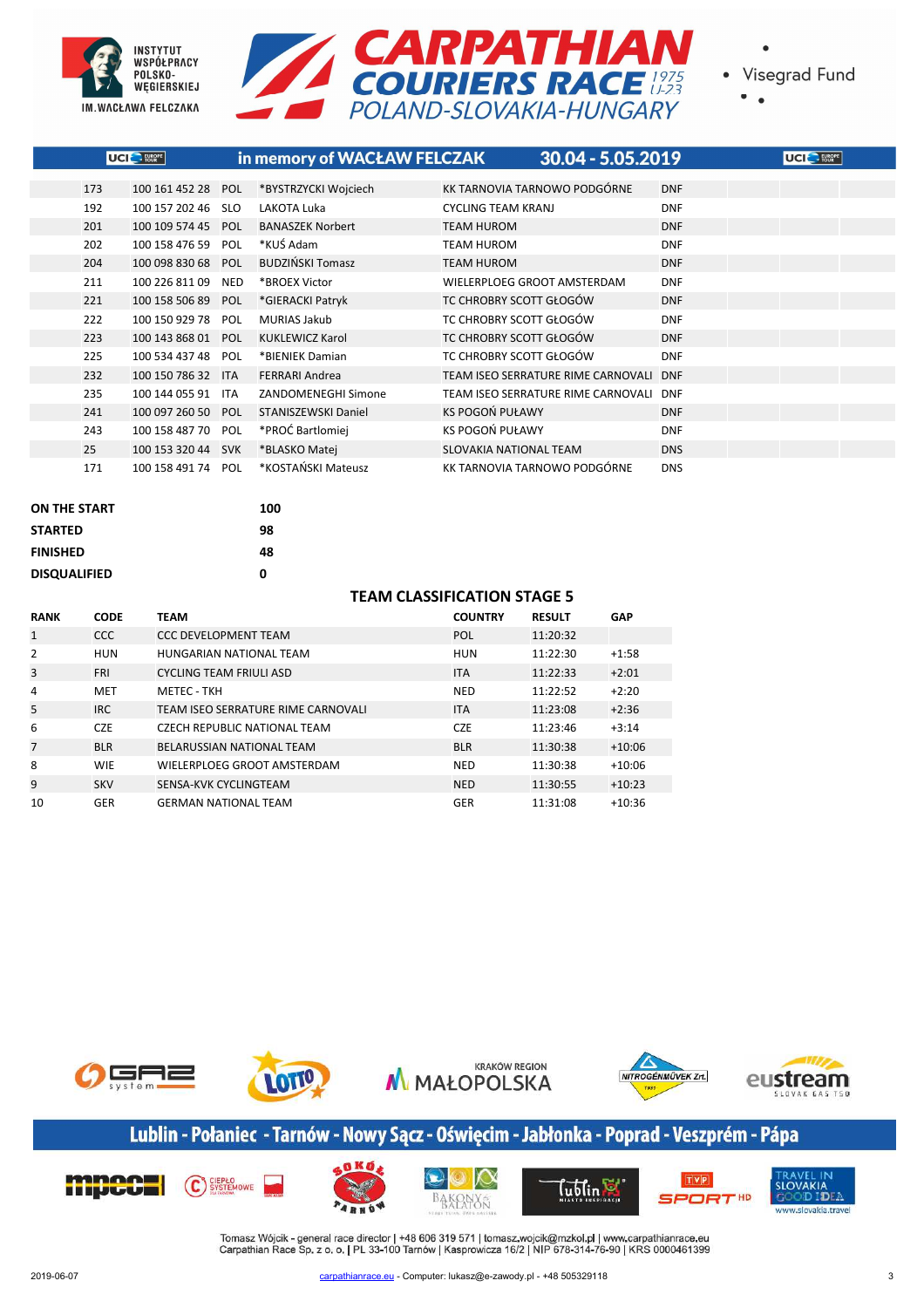



**UCI** EUROPE

in memory of WACŁAW FELCZAK 30.04 - 5.05.2019

**UCI** SERVICE

#### **MOUNTAIN PREMIE ON STAGE 5**

#### 131 KM Papakovacsi, KAT. 1

| <b>RANK</b> | <b>BIB</b> | <b>SURNAME, NAME</b>    | TEAM                           | <b>POINTS</b> |
|-------------|------------|-------------------------|--------------------------------|---------------|
|             | 193        | PRIMOZIC Jaka           | <b>CYCLING TEAM KRANJ</b>      |               |
|             | 115        | VENCHIARUTTI Nicola     | <b>CYCLING TEAM FRIULI ASD</b> |               |
|             |            | <b>LASINIS Venantas</b> | LITHUANIA NATIONAL TEAM        |               |

#### **SPRINT PREMIE ON STAGE 5**

|             | 42 KM Nyirad, KAT. 1    |                         |                                     |               |            |  |  |  |  |
|-------------|-------------------------|-------------------------|-------------------------------------|---------------|------------|--|--|--|--|
| <b>RANK</b> | <b>BIB</b>              | <b>SURNAME, NAME</b>    | <b>TEAM</b>                         | <b>POINTS</b> | <b>BON</b> |  |  |  |  |
| 1           | 4                       | <b>LASINIS Venantas</b> | LITHUANIA NATIONAL TEAM             | 3             | $-3$       |  |  |  |  |
| 2           | 42                      | <b>BARTA Tomas</b>      | <b>CZECH REPUBLIC NATIONAL TEAM</b> |               | $-2$       |  |  |  |  |
| 3           | 43                      | STIBINGR Matej          | <b>CZECH REPUBLIC NATIONAL TEAM</b> |               | $-1$       |  |  |  |  |
|             | 58 KM Topolca, KAT. 1   |                         |                                     |               |            |  |  |  |  |
| <b>RANK</b> | <b>BIB</b>              | <b>SURNAME, NAME</b>    | <b>TEAM</b>                         | <b>POINTS</b> | <b>BON</b> |  |  |  |  |
| 1           | 42                      | <b>BARTA Tomas</b>      | <b>CZECH REPUBLIC NATIONAL TEAM</b> | 3             | $-3$       |  |  |  |  |
| 2           | 43                      | STIBINGR Matej          | <b>CZECH REPUBLIC NATIONAL TEAM</b> |               | $-2$       |  |  |  |  |
| 3           | 4                       | <b>LASINIS Venantas</b> | LITHUANIA NATIONAL TEAM             | $\mathbf{1}$  | -1         |  |  |  |  |
|             | 112 KM Devecser, KAT. 1 |                         |                                     |               |            |  |  |  |  |
| <b>RANK</b> | <b>BIB</b>              | <b>SURNAME, NAME</b>    | <b>TEAM</b>                         | <b>POINTS</b> | <b>BON</b> |  |  |  |  |
| 1           | 4                       | <b>LASINIS Venantas</b> | LITHUANIA NATIONAL TEAM             | 3             | $-3$       |  |  |  |  |
| 2           | 42                      | <b>BARTA Tomas</b>      | <b>CZECH REPUBLIC NATIONAL TEAM</b> |               | $-2$       |  |  |  |  |
| 3           | 134                     | <b>TRACZ Szymon</b>     | <b>CCC DEVELOPMENT TEAM</b>         |               | -1         |  |  |  |  |



## Lublin - Połaniec - Tarnów - Nowy Sącz - Oświęcim - Jabłonka - Poprad - Veszprém - Pápa

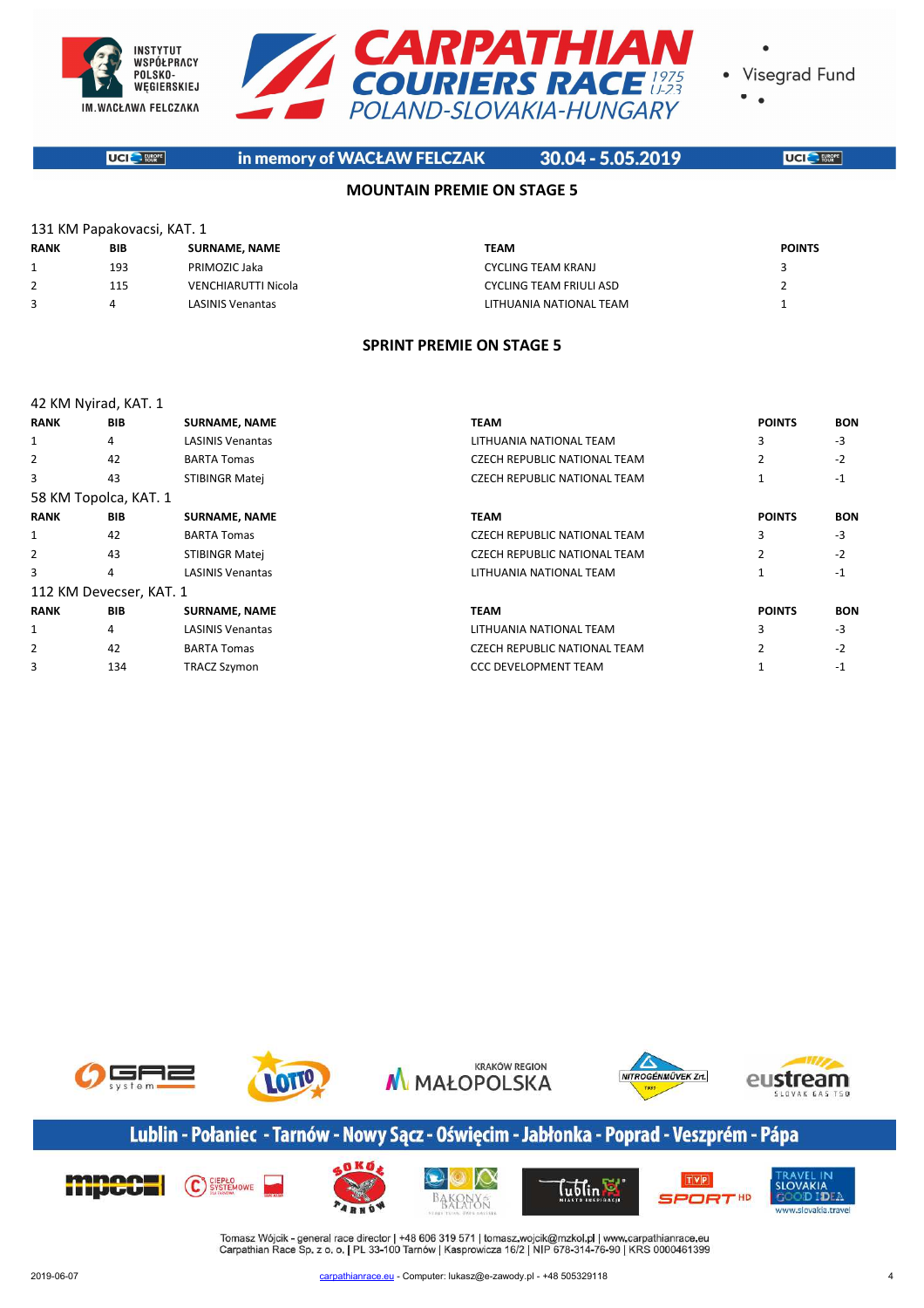

**UCI** E FURRATE



in memory of WACŁAW FELCZAK

30.04 - 5.05.2019

**UCI** SERVICE

Visegrad Fund

#### **INDIVIDUAL GENERAL CLASSIFICATION - in memory of Wacław Felczak**

|              | DISTANCE (KM): 657.2 |                |            |                              | AVERAGE SPEED (KM/H): 40.697 km/h       |               |            |
|--------------|----------------------|----------------|------------|------------------------------|-----------------------------------------|---------------|------------|
| <b>RANK</b>  | <b>BIB</b>           | UCI ID         | <b>NAT</b> | <b>SURNAME, NAME</b>         | <b>TEAM</b>                             | <b>RESULT</b> | <b>GAP</b> |
| $\mathbf{1}$ | 181                  | 100 156 869 04 | <b>NED</b> | *VAN DEN BERG Marijn         | <b>METEC - TKH</b>                      | 16:08:37      |            |
| 2            | 111                  | 100 158 278 55 | ITA        | *ALEOTTI Giovanni            | CYCLING TEAM FRIULI ASD                 | 16:09:16      | $+39$      |
| 3            | 215                  | 100 154 392 49 | <b>NED</b> | *WEULINK Meindert            | WIELERPLOEG GROOT AMSTERDAM             | 16:09:51      | $+1:14$    |
| 4            | 4                    | 100 099 737 05 | LTU        | <b>LASINIS Venantas</b>      | LITHUANIA NATIONAL TEAM                 | 16:10:13      | $+1:36$    |
| 5            | 193                  | 100 149 922 41 | <b>SLO</b> | PRIMOZIC Jaka                | <b>CYCLING TEAM KRANJ</b>               | 16:10:26      | $+1:49$    |
| 6            | 134                  | 100 150 932 81 | POL        | <b>TRACZ Szymon</b>          | <b>CCC DEVELOPMENT TEAM</b>             | 16:10:44      | $+2:07$    |
| 7            | 132                  | 100 098 207 27 | <b>HUN</b> | <b>VALTER Attila</b>         | <b>CCC DEVELOPMENT TEAM</b>             | 16:11:17      | $+2:40$    |
| 8            | 43                   | 100 107 478 83 | CZE        | <b>STIBINGR Matej</b>        | <b>CZECH REPUBLIC NATIONAL TEAM</b>     | 16:11:19      | $+2:42$    |
| 9            | 123                  | 100 101 967 04 | AUT        | <b>FRIEDRICH Marco</b>       | TIROL KTM CYCLING TEAM                  | 16:11:21      | $+2:44$    |
| 10           | 233                  | 100 144 616 70 | ITA        | <b>RINALDI Nicholas</b>      | TEAM ISEO SERRATURE RIME CARNOVALI      | 16:11:32      | $+2:55$    |
| 11           | 141                  | 100 233 764 75 | <b>NED</b> | *LEEMREIZE Gijs              | SENSA-KVK CYCLINGTEAM                   | 16:11:35      | $+2:58$    |
| 12           | 231                  | 100 147 038 67 | ITA        | <b>BERTONE Filippo</b>       | TEAM ISEO SERRATURE RIME CARNOVALI      | 16:11:47      | $+3:10$    |
| 13           | 185                  | 100 155 985 90 | <b>NED</b> | *VAN DER TUUK Danny          | <b>METEC - TKH</b>                      | 16:13:12      | $+4:35$    |
| 14           | 154                  | 100 094 247 44 | POL        | <b>SŁAWEK Damian</b>         | GKS "CARTUSIA" W KARTUZACH BIKE ATELIER | 16:13:58      | $+5:21$    |
| 15           | 63                   | 100 157 655 14 | <b>GER</b> | *PAKALSKI Henrik             | <b>GERMAN NATIONAL TEAM</b>             | 16:13:59      | $+5:22$    |
| 16           | 203                  | 100 110 268 60 | POL        | <b>BUDZIŃSKI Marcin</b>      | <b>TEAM HUROM</b>                       | 16:14:01      | $+5:24$    |
| 17           | 115                  | 100 150 831 77 | <b>ITA</b> | VENCHIARUTTI Nicola          | <b>CYCLING TEAM FRIULI ASD</b>          | 16:16:28      | $+7:51$    |
| 18           | 121                  | 100 144 070 09 | <b>ITA</b> | DALLA VALLE Nicolas          | TIROL KTM CYCLING TEAM                  | 16:16:54      | $+8:17$    |
| 19           | 81                   | 100 143 753 80 | <b>BLR</b> | <b>VOLKAU Ilya</b>           | BELARUSSIAN NATIONAL TEAM               | 16:19:03      | $+10:26$   |
| 20           | 183                  | 100 147 599 46 | <b>NED</b> | VAN DER HORST Dennis         | <b>METEC - TKH</b>                      | 16:20:11      | $+11:34$   |
| 21           | 131                  | 100 109 575 46 | <b>POL</b> | <b>ANIOŁKOWSKI Stanisław</b> | <b>CCC DEVELOPMENT TEAM</b>             | 16:21:40      | $+13:03$   |
| 22           | 214                  | 100 148 424 95 | <b>NED</b> | RUIJMGAARD Yentl             | WIELERPLOEG GROOT AMSTERDAM             | 16:21:44      | $+13:07$   |
| 23           | 53                   | 100 350 852 84 | AUT        | <b>VERMEULEN Moran</b>       | AUSTRIAN NATIONAL TEAM                  | 16:21:46      | $+13:09$   |
| 24           | 31                   | 100 096 599 68 | HUN        | <b>DINA Daniel</b>           | HUNGARIAN NATIONAL TEAM                 | 16:23:25      | $+14:48$   |
| 25           | 62                   | 100 361 757 28 | <b>GER</b> | *BENZ-KUCH Max               | <b>GERMAN NATIONAL TEAM</b>             | 16:23:27      | $+14:50$   |
| 26           | 182                  | 100 109 476 44 | <b>NED</b> | <b>DEKKER David</b>          | <b>METEC - TKH</b>                      | 16:24:45      | $+16:08$   |
| 27           | 191                  | 100 153 322 46 | <b>SLO</b> | *CEMAZAR Nik                 | <b>CYCLING TEAM KRANJ</b>               | 16:27:32      | $+18:55$   |
| 28           | 184                  | 100 233 355 54 | <b>NED</b> | *MARSMAN Tim                 | <b>METEC - TKH</b>                      | 16:27:35      | $+18:58$   |
| 29           | 234                  | 100 151 355 19 | <b>ITA</b> | ZAMBELLI Samuele             | TEAM ISEO SERRATURE RIME CARNOVALI      | 16:27:39      | $+19:02$   |
| 30           | 23                   | 100 234 791 35 | <b>SVK</b> | *KUBIS Lukas                 | SLOVAKIA NATIONAL TEAM                  | 16:29:03      | $+20:26$   |
| 31           | 113                  | 100 157 229 73 | <b>ITA</b> | *AMADIO Emanuele             | <b>CYCLING TEAM FRIULI ASD</b>          | 16:30:32      | $+21:55$   |
| 32           | 35                   | 100 110 007 90 | <b>HUN</b> | *OROSZ Gergo                 | HUNGARIAN NATIONAL TEAM                 | 16:34:32      | $+25:55$   |
| 33           | 42                   | 100 912 115 08 | <b>CZE</b> | *BARTA Tomas                 | <b>CZECH REPUBLIC NATIONAL TEAM</b>     | 16:35:10      | $+26:33$   |
| 34           | 144                  | 100 154 384 41 | <b>NED</b> | *BLOEM Joren                 | SENSA-KVK CYCLINGTEAM                   | 16:35:34      | $+26:57$   |
| 35           | 45                   | 100 163 048 72 | <b>CZE</b> | *PROCHAZKA Michal            | <b>CZECH REPUBLIC NATIONAL TEAM</b>     | 16:36:00      | $+27:23$   |
| 36           | 61                   | 100 364 997 67 | GER        | RUDOLPH Poul                 | <b>GERMAN NATIONAL TEAM</b>             | 16:36:13      | $+27:36$   |
| 37           | 242                  | 100 158 482 65 | <b>POL</b> | <b>KLOC Dawid</b>            | KS POGOŃ PUŁAWY                         | 16:38:48      | $+30:11$   |
| 38           | 44                   | 100 235 673 44 | CZE        | *KASPAR Jan                  | CZECH REPUBLIC NATIONAL TEAM            | 16:38:51      | $+30:14$   |
| 39           | 146                  | 100 231 601 46 | <b>NED</b> | *GADEMAN Sam                 | SENSA-KVK CYCLINGTEAM                   | 16:39:00      | $+30:23$   |
| 40           | 34                   | 100 107 853 70 | <b>HUN</b> | <b>SZOELLOSI Ferenc</b>      | HUNGARIAN NATIONAL TEAM                 | 16:39:58      | $+31:21$   |
| 41           | 15                   | 100 101 841 72 | <b>POL</b> | <b>RUDYK Bartosz</b>         | POLISH NATIONAL TEAM                    | 16:40:32      | $+31:55$   |
| 42           | 91                   | 100 111 452 80 | UKR        | SHCHERBAN Vladyslav          | UKRAINIAN NATIONAL TEAM                 | 16:40:53      | $+32:16$   |
| 43           | 83                   | 100 605 454 61 | <b>BLR</b> | *BELKO Dmitryi               | BELARUSSIAN NATIONAL TEAM               | 16:43:42      | $+35:05$   |
|              |                      |                |            |                              |                                         |               |            |











## Lublin - Połaniec - Tarnów - Nowy Sącz - Oświęcim - Jabłonka - Poprad - Veszprém - Pápa











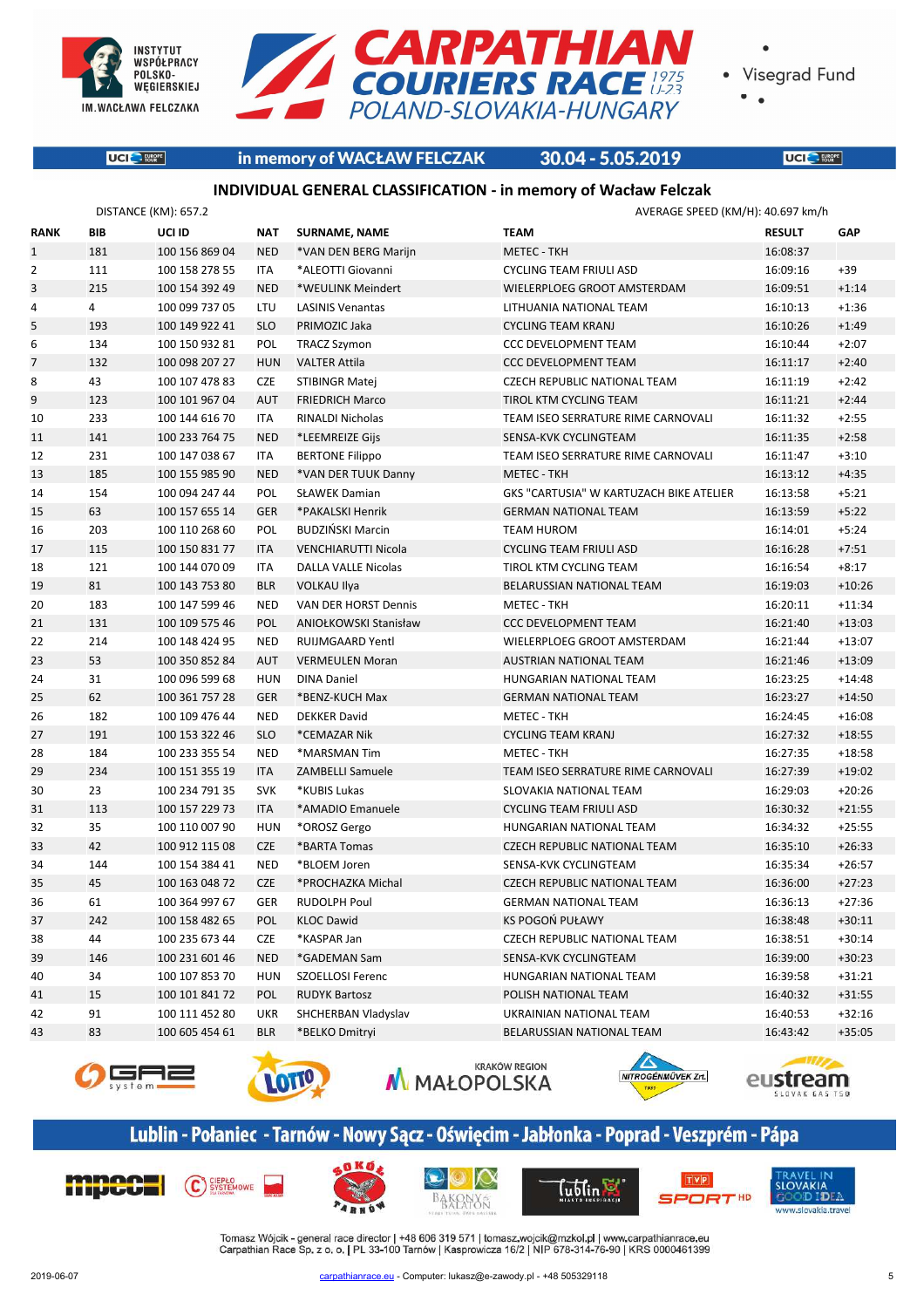



 $\bullet$ 

|    | UCI <sup>C</sup> FURRATE |                |            | in memory of WACŁAW FELCZAK | $30.04 - 5.05.2019$         | UCI <sup>C</sup> -FUSER |          |
|----|--------------------------|----------------|------------|-----------------------------|-----------------------------|-------------------------|----------|
| 44 | 212                      | 100 159 041 42 | <b>NED</b> | *APPELMAN Stefan            | WIELERPLOEG GROOT AMSTERDAM | 16:55:46                | $+47:09$ |
| 45 | 102                      | 100 157 829 91 | <b>SVK</b> | <b>HLOZA Michal</b>         | STREDOSLOVENSKY REGION      | 16:55:47                | $+47:10$ |
| 46 | 165                      | 100 142 130 09 | <b>SVK</b> | <b>GAVENDA Miroslav</b>     | TJ SLAVIA SG TRENCIN        | 16:56:41                | $+48:04$ |
| 47 | 163                      | 100 460 240 56 | <b>SVK</b> | *GAVENDA Martin             | TJ SLAVIA SG TRENCIN        | 17:00:25                | $+51:48$ |
| 48 | 85                       | 100 159 793 18 | <b>BLR</b> | *EVMENENKO Evgeniy          | BELARUSSIAN NATIONAL TEAM   | 17:02:16                | $+53:39$ |

#### **CLASSIFICATION OF COMPETITORS U-21 - Nitrogénművek**

| <b>RANK</b>  | <b>BIB</b> | UCI ID         | <b>SURNAME, NAME</b>     | <b>TEAM</b>                         | <b>RESULT</b> | <b>GAP</b> |
|--------------|------------|----------------|--------------------------|-------------------------------------|---------------|------------|
| $\mathbf{1}$ | 181        | 100 156 869 04 | VAN DEN BERG Marijn      | <b>METEC - TKH</b>                  | 16:08:37      |            |
| 2            | 111        | 100 158 278 55 | <b>ALEOTTI Giovanni</b>  | <b>CYCLING TEAM FRIULI ASD</b>      | 16:09:16      | $+39$      |
| 3            | 215        | 100 154 392 49 | <b>WEULINK Meindert</b>  | WIELERPLOEG GROOT AMSTERDAM         | 16:09:51      | $+1:14$    |
| 4            | 141        | 100 233 764 75 | <b>LEEMREIZE Gijs</b>    | SENSA-KVK CYCLINGTEAM               | 16:11:35      | $+2:58$    |
| 5            | 185        | 100 155 985 90 | VAN DER TUUK Danny       | <b>METEC - TKH</b>                  | 16:13:12      | $+4:35$    |
| 6            | 63         | 100 157 655 14 | <b>PAKALSKI Henrik</b>   | <b>GERMAN NATIONAL TEAM</b>         | 16:13:59      | $+5:22$    |
| 7            | 62         | 100 361 757 28 | <b>BENZ-KUCH Max</b>     | <b>GERMAN NATIONAL TEAM</b>         | 16:23:27      | $+14:50$   |
| 8            | 191        | 100 153 322 46 | <b>CEMAZAR Nik</b>       | <b>CYCLING TEAM KRANJ</b>           | 16:27:32      | $+18:55$   |
| 9            | 184        | 100 233 355 54 | <b>MARSMAN Tim</b>       | <b>METEC - TKH</b>                  | 16:27:35      | $+18:58$   |
| 10           | 23         | 100 234 791 35 | <b>KUBIS Lukas</b>       | <b>SLOVAKIA NATIONAL TEAM</b>       | 16:29:03      | $+20:26$   |
| 11           | 113        | 100 157 229 73 | <b>AMADIO Emanuele</b>   | <b>CYCLING TEAM FRIULI ASD</b>      | 16:30:32      | $+21:55$   |
| 12           | 35         | 100 110 007 90 | OROSZ Gergo              | <b>HUNGARIAN NATIONAL TEAM</b>      | 16:34:32      | $+25:55$   |
| 13           | 42         | 100 912 115 08 | <b>BARTA Tomas</b>       | <b>CZECH REPUBLIC NATIONAL TEAM</b> | 16:35:10      | $+26:33$   |
| 14           | 144        | 100 154 384 41 | <b>BLOEM Joren</b>       | SENSA-KVK CYCLINGTEAM               | 16:35:34      | $+26:57$   |
| 15           | 45         | 100 163 048 72 | PROCHAZKA Michal         | <b>CZECH REPUBLIC NATIONAL TEAM</b> | 16:36:00      | $+27:23$   |
| 16           | 44         | 100 235 673 44 | KASPAR Jan               | <b>CZECH REPUBLIC NATIONAL TEAM</b> | 16:38:51      | $+30:14$   |
| 17           | 146        | 100 231 601 46 | <b>GADEMAN Sam</b>       | SENSA-KVK CYCLINGTEAM               | 16:39:00      | $+30:23$   |
| 18           | 83         | 100 605 454 61 | <b>BELKO Dmitryi</b>     | BELARUSSIAN NATIONAL TEAM           | 16:43:42      | $+35:05$   |
| 19           | 212        | 100 159 041 42 | <b>APPELMAN Stefan</b>   | WIELERPLOEG GROOT AMSTERDAM         | 16:55:46      | $+47:09$   |
| 20           | 163        | 100 460 240 56 | <b>GAVENDA Martin</b>    | <b>TJ SLAVIA SG TRENCIN</b>         | 17:00:25      | $+51:48$   |
| 21           | 85         | 100 159 793 18 | <b>EVMENENKO Evgeniy</b> | BELARUSSIAN NATIONAL TEAM           | 17:02:16      | $+53:39$   |

#### **TEAM CLASSIFICATION - VISEGRAD FUND**

| <b>RANK</b>    | <b>CODE</b> | <b>TEAM</b>                        | <b>COUNTRY</b> | <b>RESULT</b> | GAP      |
|----------------|-------------|------------------------------------|----------------|---------------|----------|
| $\mathbf{1}$   | <b>MET</b>  | <b>METEC - TKH</b>                 | <b>NED</b>     | 48:32:26      |          |
| $\overline{2}$ | CCC         | <b>CCC DEVELOPMENT TEAM</b>        | POL            | 48:32:56      | $+30$    |
| 3              | <b>IRC</b>  | TEAM ISEO SERRATURE RIME CARNOVALI | <b>ITA</b>     | 48:34:37      | $+2:11$  |
| 4              | FRI         | CYCLING TEAM FRIULI ASD            | <b>ITA</b>     | 48:35:25      | $+2:59$  |
| 5              | <b>GER</b>  | <b>GERMAN NATIONAL TEAM</b>        | <b>GER</b>     | 48:52:13      | $+19:47$ |
| 6              | <b>WIE</b>  | WIELERPLOEG GROOT AMSTERDAM        | <b>NED</b>     | 49:00:20      | $+27:54$ |
| $\overline{7}$ | <b>CZE</b>  | CZECH REPUBLIC NATIONAL TEAM       | <b>CZE</b>     | 49:15:39      | $+43:13$ |
| 8              | <b>BLR</b>  | BELARUSSIAN NATIONAL TEAM          | <b>BLR</b>     | 49:20:24      | $+47:58$ |
| 9              | <b>HUN</b>  | HUNGARIAN NATIONAL TEAM            | <b>HUN</b>     | 49:22:27      | $+50:01$ |
| 10             | <b>SKV</b>  | SENSA-KVK CYCLINGTEAM              | <b>NED</b>     | 49:25:05      | $+52:39$ |



## Lublin - Połaniec - Tarnów - Nowy Sącz - Oświęcim - Jabłonka - Poprad - Veszprém - Pápa

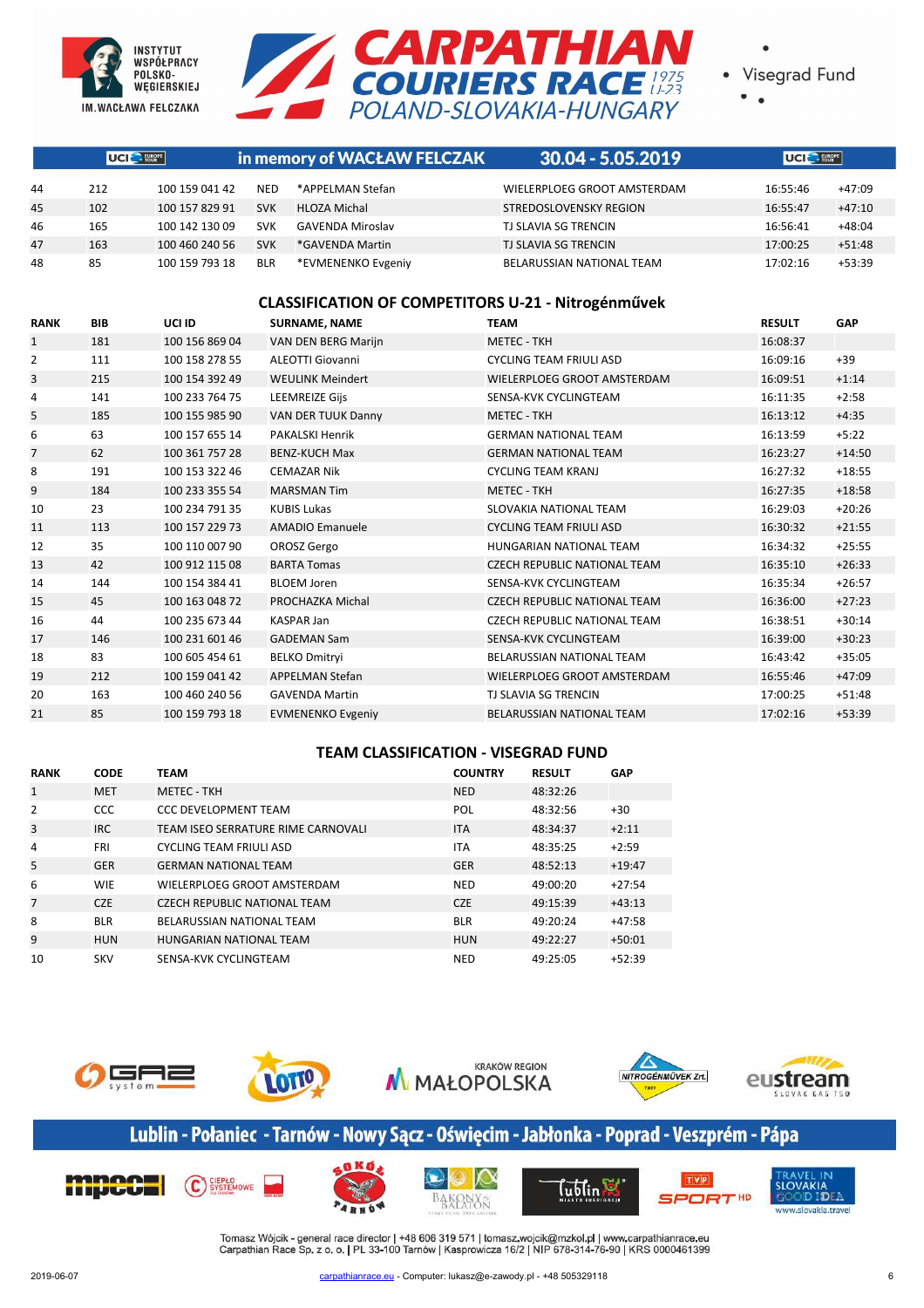



 $\bullet$ 

**UCI** E FURRATE

#### in memory of WACŁAW FELCZAK 30.04 - 5.05.2019

**UCI** SERVICE

### **POINT CLASSIFICATION - GAZ-SYSTEM**

| <b>RANK</b>    | <b>BIB</b>     | <b>SURNAME, NAME</b>         | <b>TEAM</b>                                    | <b>POINTS</b>  |
|----------------|----------------|------------------------------|------------------------------------------------|----------------|
| $\mathbf{1}$   | 181            | VAN DEN BERG Marijn          | <b>METEC - TKH</b>                             | 80             |
| $\overline{2}$ | 121            | <b>DALLA VALLE Nicolas</b>   | TIROL KTM CYCLING TEAM                         | 68             |
| 3              | 131            | <b>ANIOŁKOWSKI Stanisław</b> | <b>CCC DEVELOPMENT TEAM</b>                    | 65             |
| 4              | 193            | PRIMOZIC Jaka                | <b>CYCLING TEAM KRANJ</b>                      | 50             |
| 5              | 231            | <b>BERTONE Filippo</b>       | TEAM ISEO SERRATURE RIME CARNOVALI             | 45             |
| 6              | 115            | <b>VENCHIARUTTI Nicola</b>   | <b>CYCLING TEAM FRIULI ASD</b>                 | 40             |
| $\overline{7}$ | $\overline{4}$ | <b>LASINIS Venantas</b>      | LITHUANIA NATIONAL TEAM                        | 39             |
| 8              | 111            | ALEOTTI Giovanni             | <b>CYCLING TEAM FRIULI ASD</b>                 | 37             |
| 9              | 154            | <b>SŁAWEK Damian</b>         | <b>GKS "CARTUSIA" W KARTUZACH BIKE ATELIER</b> | 35             |
| 10             | 183            | VAN DER HORST Dennis         | <b>METEC - TKH</b>                             | 34             |
| 11             | 134            | <b>TRACZ Szymon</b>          | <b>CCC DEVELOPMENT TEAM</b>                    | 33             |
| 12             | 132            | <b>VALTER Attila</b>         | <b>CCC DEVELOPMENT TEAM</b>                    | 27             |
| 13             | 123            | <b>FRIEDRICH Marco</b>       | TIROL KTM CYCLING TEAM                         | 27             |
| 14             | 215            | <b>WEULINK Meindert</b>      | WIELERPLOEG GROOT AMSTERDAM                    | 27             |
| 15             | 43             | <b>STIBINGR Matej</b>        | <b>CZECH REPUBLIC NATIONAL TEAM</b>            | 22             |
| 16             | 182            | <b>DEKKER David</b>          | <b>METEC - TKH</b>                             | 20             |
| 17             | 233            | <b>RINALDI Nicholas</b>      | TEAM ISEO SERRATURE RIME CARNOVALI             | 16             |
| 18             | 203            | BUDZIŃSKI Marcin             | <b>TEAM HUROM</b>                              | 15             |
| 19             | 42             | <b>BARTA Tomas</b>           | <b>CZECH REPUBLIC NATIONAL TEAM</b>            | 14             |
| 20             | 63             | PAKALSKI Henrik              | <b>GERMAN NATIONAL TEAM</b>                    | 14             |
| 21             | 146            | <b>GADEMAN Sam</b>           | SENSA-KVK CYCLINGTEAM                          | 12             |
| 22             | 191            | <b>CEMAZAR Nik</b>           | <b>CYCLING TEAM KRANJ</b>                      | 11             |
| 23             | 141            | <b>LEEMREIZE Gijs</b>        | SENSA-KVK CYCLINGTEAM                          | 11             |
| 24             | 185            | VAN DER TUUK Danny           | <b>METEC - TKH</b>                             | 11             |
| 25             | 214            | <b>RUIJMGAARD Yentl</b>      | WIELERPLOEG GROOT AMSTERDAM                    | 11             |
| 26             | 81             | <b>VOLKAU Ilya</b>           | BELARUSSIAN NATIONAL TEAM                      | 10             |
| 27             | 35             | OROSZ Gergo                  | HUNGARIAN NATIONAL TEAM                        | 9              |
| 28             | 184            | <b>MARSMAN Tim</b>           | <b>METEC - TKH</b>                             | 8              |
| 29             | 31             | <b>DINA Daniel</b>           | <b>HUNGARIAN NATIONAL TEAM</b>                 | $\overline{7}$ |
| 30             | 234            | <b>ZAMBELLI Samuele</b>      | TEAM ISEO SERRATURE RIME CARNOVALI             | 6              |
| 31             | 34             | <b>SZOELLOSI Ferenc</b>      | <b>HUNGARIAN NATIONAL TEAM</b>                 | $\overline{2}$ |

#### **MOUNTAIN CLASSIFICATION - MAŁOPOLSKA KRAKÓW REGION**

| <b>RANK</b>    | <b>BIB</b> | <b>SURNAME, NAME</b>       | <b>TEAM</b>                                                                                          | <b>POINTS</b> |
|----------------|------------|----------------------------|------------------------------------------------------------------------------------------------------|---------------|
| $\mathbf{1}$   | 141        | <b>LEEMREIZE Gijs</b>      | SENSA-KVK CYCLINGTEAM                                                                                | 19            |
| 2              | 4          | <b>LASINIS Venantas</b>    | LITHUANIA NATIONAL TEAM                                                                              | 13            |
| 3              | 193        | PRIMOZIC Jaka              | <b>CYCLING TEAM KRANJ</b>                                                                            | 3             |
| 4              | 134        | <b>TRACZ Szymon</b>        | <b>CCC DEVELOPMENT TEAM</b>                                                                          |               |
| 5              | 214        | <b>RUIJMGAARD Yentl</b>    | WIELERPLOEG GROOT AMSTERDAM                                                                          | 3             |
| 6              | 34         | SZOELLOSI Ferenc           | HUNGARIAN NATIONAL TEAM                                                                              |               |
| $\overline{7}$ | 43         | STIBINGR Matej             | <b>CZECH REPUBLIC NATIONAL TEAM</b>                                                                  |               |
| 8              | 115        | <b>VENCHIARUTTI Nicola</b> | <b>CYCLING TEAM FRIULI ASD</b>                                                                       |               |
|                |            |                            | International Controls of the Control of the Control of the Control of the Control of the Control of | - 1172 -      |











## Lublin - Połaniec - Tarnów - Nowy Sącz - Oświęcim - Jabłonka - Poprad - Veszprém - Pápa











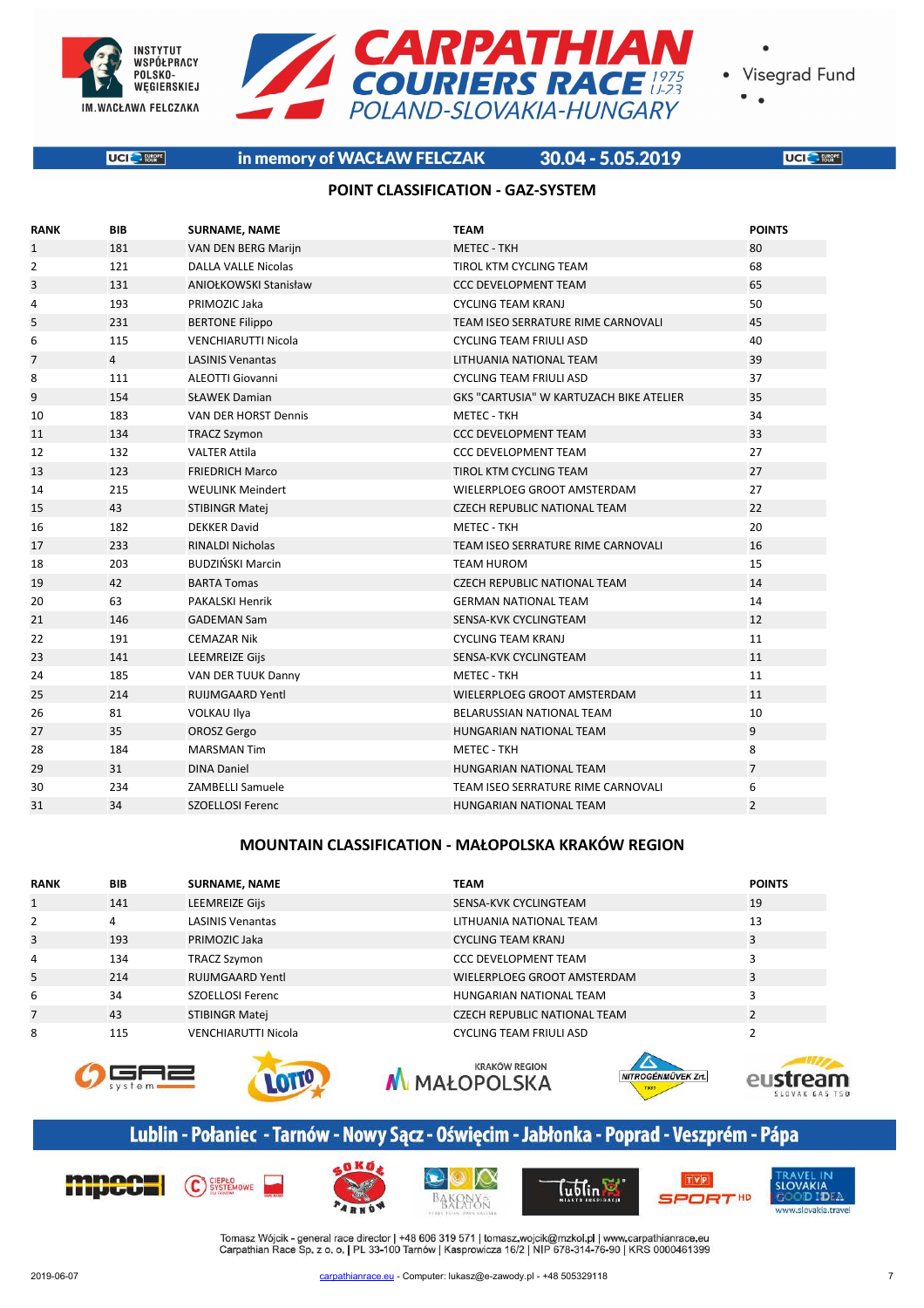



 $\bullet$ 

|    | <b>UCI BUSINE</b> | in memory of WACŁAW FELCZAK |                                | $30.04 - 5.05.2019$                | UCI <sup>S</sup> FURCIPE |
|----|-------------------|-----------------------------|--------------------------------|------------------------------------|--------------------------|
| 9  | 62                | <b>BENZ-KUCH Max</b>        | <b>GERMAN NATIONAL TEAM</b>    |                                    |                          |
| 10 | 42                | <b>BARTA Tomas</b>          |                                | CZECH REPUBLIC NATIONAL TEAM       |                          |
| 11 | 111               | <b>ALEOTTI Giovanni</b>     | <b>CYCLING TEAM FRIULI ASD</b> |                                    |                          |
| 12 | 233               | <b>RINALDI Nicholas</b>     |                                | TEAM ISEO SERRATURE RIME CARNOVALI |                          |
| 13 | 203               | BUDZIŃSKI Marcin            | <b>TEAM HUROM</b>              |                                    |                          |
| 14 | 183               | VAN DER HORST Dennis        | METEC - TKH                    |                                    |                          |
| 15 | 184               | <b>MARSMAN Tim</b>          | <b>METEC - TKH</b>             |                                    |                          |
| 16 | 234               | <b>ZAMBELLI Samuele</b>     |                                | TEAM ISEO SERRATURE RIME CARNOVALI |                          |

#### **SPRINT CLASSIFICATION - LOTTO**

| <b>RANK</b>    | <b>BIB</b> | <b>SURNAME, NAME</b>    | <b>TEAM</b>                         | <b>POINTS</b>  |
|----------------|------------|-------------------------|-------------------------------------|----------------|
| $\mathbf{1}$   | 42         | <b>BARTA Tomas</b>      | <b>CZECH REPUBLIC NATIONAL TEAM</b> | 13             |
| $\overline{2}$ | 4          | <b>LASINIS Venantas</b> | LITHUANIA NATIONAL TEAM             | 10             |
| 3              | 181        | VAN DEN BERG Marijn     | <b>METEC - TKH</b>                  | 8              |
| 4              | 182        | <b>DEKKER David</b>     | METEC - TKH                         | 6              |
| 5              | 183        | VAN DER HORST Dennis    | <b>METEC - TKH</b>                  | 5              |
| 6              | 34         | SZOELLOSI Ferenc        | HUNGARIAN NATIONAL TEAM             | 3              |
| 7              | 43         | STIBINGR Matej          | <b>CZECH REPUBLIC NATIONAL TEAM</b> | 3              |
| 8              | 134        | <b>TRACZ Szymon</b>     | <b>CCC DEVELOPMENT TEAM</b>         | $\overline{2}$ |
| 9              | 132        | <b>VALTER Attila</b>    | <b>CCC DEVELOPMENT TEAM</b>         | $\overline{2}$ |
| 10             | 141        | <b>LEEMREIZE Gijs</b>   | SENSA-KVK CYCLINGTEAM               | $\overline{2}$ |
| 11             | 146        | <b>GADEMAN Sam</b>      | SENSA-KVK CYCLINGTEAM               | $\overline{2}$ |
| 12             | 121        | DALLA VALLE Nicolas     | TIROL KTM CYCLING TEAM              | 1              |
| 13             | 61         | <b>RUDOLPH Poul</b>     | <b>GERMAN NATIONAL TEAM</b>         |                |

#### **CLASSIFICATION OF THE ADVANCING - EUSTREAM**

| <b>RANK</b>    | <b>BIB</b> | <b>SURNAME, NAME</b>     | <b>TEAM</b>                         | <b>DIFFERENCE</b> |     | <b>PROLOGUE AFTER STAGE 5</b> |
|----------------|------------|--------------------------|-------------------------------------|-------------------|-----|-------------------------------|
| $\mathbf{1}$   | 193        | PRIMOZIC Jaka            | <b>CYCLING TEAM KRANJ</b>           | 111               | 116 | 5                             |
| $\overline{2}$ | 31         | <b>DINA Daniel</b>       | HUNGARIAN NATIONAL TEAM             | 94                | 118 | 24                            |
| 3              | 62         | <b>BENZ-KUCH Max</b>     | <b>GERMAN NATIONAL TEAM</b>         | 78                | 103 | 25                            |
| 4              | 81         | <b>VOLKAU Ilya</b>       | BELARUSSIAN NATIONAL TEAM           | 73                | 92  | 19                            |
| 5              | 165        | <b>GAVENDA Miroslav</b>  | TJ SLAVIA SG TRENCIN                | 66                | 112 | 46                            |
| 6              | 43         | <b>STIBINGR Matei</b>    | <b>CZECH REPUBLIC NATIONAL TEAM</b> | 64                | 72  | 8                             |
| $\overline{7}$ | 215        | <b>WEULINK Meindert</b>  | WIELERPLOEG GROOT AMSTERDAM         | 61                | 64  | 3                             |
| 8              | 85         | <b>EVMENENKO Evgeniy</b> | BELARUSSIAN NATIONAL TEAM           | 61                | 109 | 48                            |
| 9              | 113        | <b>AMADIO Emanuele</b>   | <b>CYCLING TEAM FRIULI ASD</b>      | 60                | 91  | 31                            |
| 10             | 44         | KASPAR Jan               | <b>CZECH REPUBLIC NATIONAL TEAM</b> | 57                | 95  | 38                            |
| 11             | 123        | <b>FRIEDRICH Marco</b>   | TIROL KTM CYCLING TEAM              | 53                | 62  | 9                             |
| 12             | 163        | <b>GAVENDA Martin</b>    | TJ SLAVIA SG TRENCIN                | 50                | 97  | 47                            |
| 13             | 42         | <b>BARTA Tomas</b>       | <b>CZECH REPUBLIC NATIONAL TEAM</b> | 49                | 82  | 33                            |
| 14             | 45         | PROCHAZKA Michal         | <b>CZECH REPUBLIC NATIONAL TEAM</b> | 49                | 84  | 35                            |
| 15             | 102        | <b>HLOZA Michal</b>      | STREDOSLOVENSKY REGION              | 45                | 90  | 45                            |
| 16             | 53         | <b>VERMEULEN Moran</b>   | AUSTRIAN NATIONAL TEAM              | 44                | 67  | 23                            |
|                |            | <b>TALLS</b>             |                                     |                   |     |                               |











## Lublin - Połaniec - Tarnów - Nowy Sącz - Oświęcim - Jabłonka - Poprad - Veszprém - Pápa











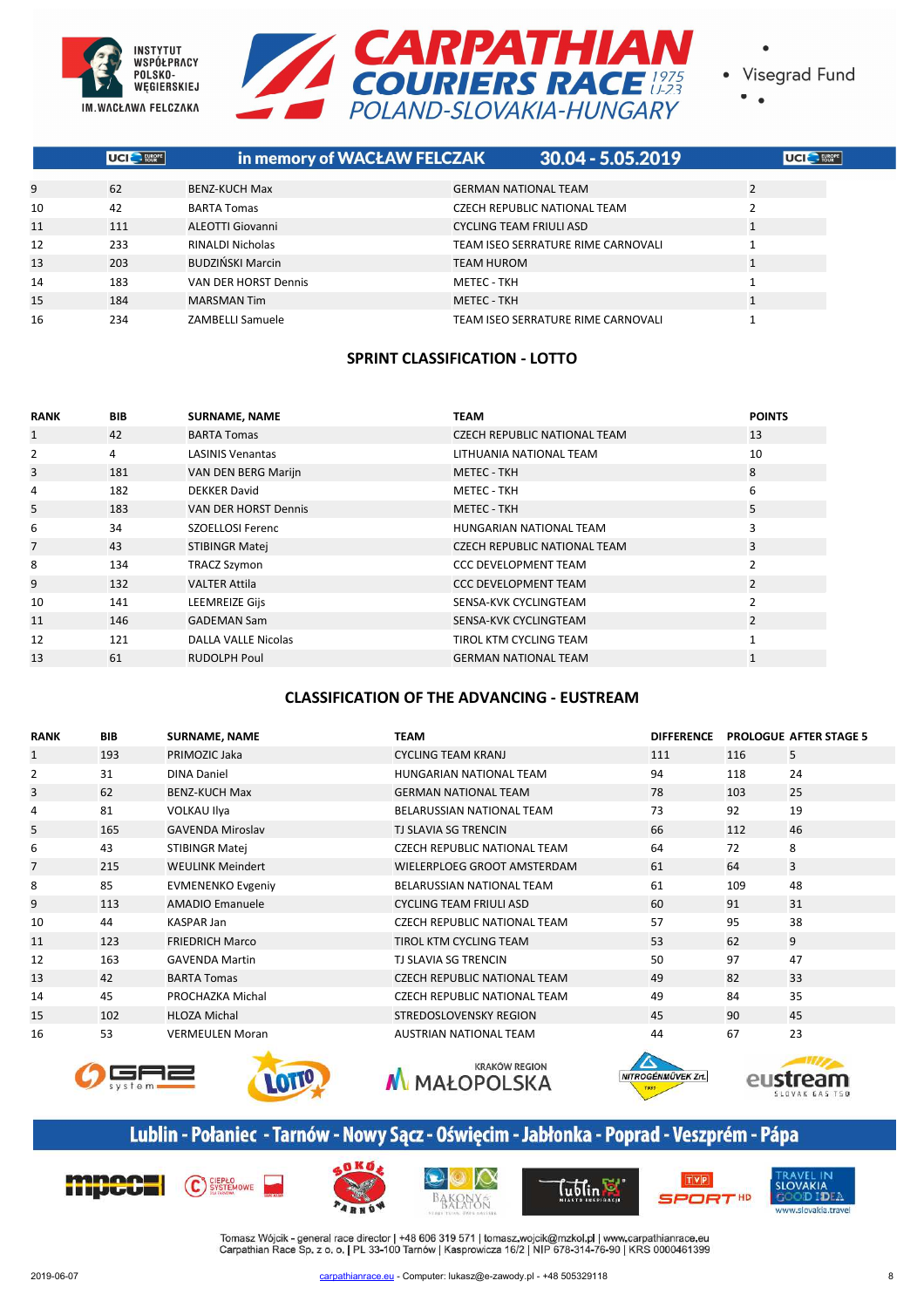



|    | UCI <sup>O</sup> FURPE | in memory of WACŁAW FELCZAK  |                                    | 30.04 - 5.05.2019 |    |    | UCI <sup>O</sup> FURPE |
|----|------------------------|------------------------------|------------------------------------|-------------------|----|----|------------------------|
| 17 | 83                     | <b>BELKO Dmitryi</b>         | <b>BELARUSSIAN NATIONAL TEAM</b>   |                   | 40 | 83 | 43                     |
| 18 | 91                     | SHCHERBAN Vladyslav          | UKRAINIAN NATIONAL TEAM            |                   | 38 | 80 | 42                     |
| 19 | 212                    | <b>APPELMAN Stefan</b>       | <b>WIELERPLOEG GROOT AMSTERDAM</b> |                   | 37 | 81 | 44                     |
| 20 | 185                    | VAN DER TUUK Danny           | <b>METEC - TKH</b>                 |                   | 36 | 49 | 13                     |
| 21 | 242                    | <b>KLOC Dawid</b>            | <b>KS POGOŃ PUŁAWY</b>             |                   | 36 | 73 | 37                     |
| 22 | 141                    | <b>LEEMREIZE Gijs</b>        | SENSA-KVK CYCLINGTEAM              |                   | 29 | 40 | 11                     |
| 23 | 191                    | <b>CEMAZAR Nik</b>           | <b>CYCLING TEAM KRANJ</b>          |                   | 29 | 56 | 27                     |
| 24 | 184                    | <b>MARSMAN Tim</b>           | <b>METEC - TKH</b>                 |                   | 29 | 57 | 28                     |
| 25 | 35                     | OROSZ Gergo                  | HUNGARIAN NATIONAL TEAM            |                   | 28 | 60 | 32                     |
| 26 | 4                      | <b>LASINIS Venantas</b>      | LITHUANIA NATIONAL TEAM            |                   | 26 | 30 | 4                      |
| 27 | 233                    | <b>RINALDI Nicholas</b>      | TEAM ISEO SERRATURE RIME CARNOVALI |                   | 26 | 36 | 10                     |
| 28 | 203                    | <b>BUDZIŃSKI Marcin</b>      | <b>TEAM HUROM</b>                  |                   | 23 | 39 | 16                     |
| 29 | 214                    | <b>RUIJMGAARD Yentl</b>      | <b>WIELERPLOEG GROOT AMSTERDAM</b> |                   | 21 | 43 | 22                     |
| 30 | 132                    | <b>VALTER Attila</b>         | <b>CCC DEVELOPMENT TEAM</b>        |                   | 20 | 27 | $\overline{7}$         |
| 31 | 23                     | <b>KUBIS Lukas</b>           | SLOVAKIA NATIONAL TEAM             |                   | 14 | 44 | 30                     |
| 32 | 131                    | <b>ANIOŁKOWSKI Stanisław</b> | <b>CCC DEVELOPMENT TEAM</b>        |                   | 13 | 34 | 21                     |
| 33 | 111                    | <b>ALEOTTI Giovanni</b>      | <b>CYCLING TEAM FRIULI ASD</b>     |                   | 11 | 13 | $\overline{2}$         |
| 34 | 134                    | <b>TRACZ Szymon</b>          | <b>CCC DEVELOPMENT TEAM</b>        |                   | 10 | 16 | 6                      |
| 35 | 115                    | <b>VENCHIARUTTI Nicola</b>   | <b>CYCLING TEAM FRIULI ASD</b>     |                   | 5  | 22 | 17                     |
| 36 | 34                     | <b>SZOELLOSI Ferenc</b>      | HUNGARIAN NATIONAL TEAM            |                   | 5  | 45 | 40                     |
| 37 | 181                    | VAN DEN BERG Marijn          | <b>METEC - TKH</b>                 |                   | 4  | 5  | $\mathbf{1}$           |
| 38 | 63                     | <b>PAKALSKI Henrik</b>       | <b>GERMAN NATIONAL TEAM</b>        |                   | 4  | 19 | 15                     |
| 39 | 231                    | <b>BERTONE Filippo</b>       | TEAM ISEO SERRATURE RIME CARNOVALI |                   | 3  | 15 | 12                     |

## **COMMISSAIRES PANEL COMMUNIQUE**

Rider 233 121 DALLA VALLE Nicolas (100 144 070 09) - TIROL KTM CYCLING TEAM is penalised according to the art. 2.12.007.4.7 (Sheltering behind or taking advantage of the slipstream of a vehicle) – 50 CHF, -30 seconds in Individual General Classification and -4 point in Points Classification

Team Manager of TEAM TIROL KTM CYCLING TEAM - GAZVODA Gregor (100 020 720 43) is penalised according to the art. 2.12.007.4.7 – 100 CHF



## Lublin - Połaniec - Tarnów - Nowy Sącz - Oświęcim - Jabłonka - Poprad - Veszprém - Pápa

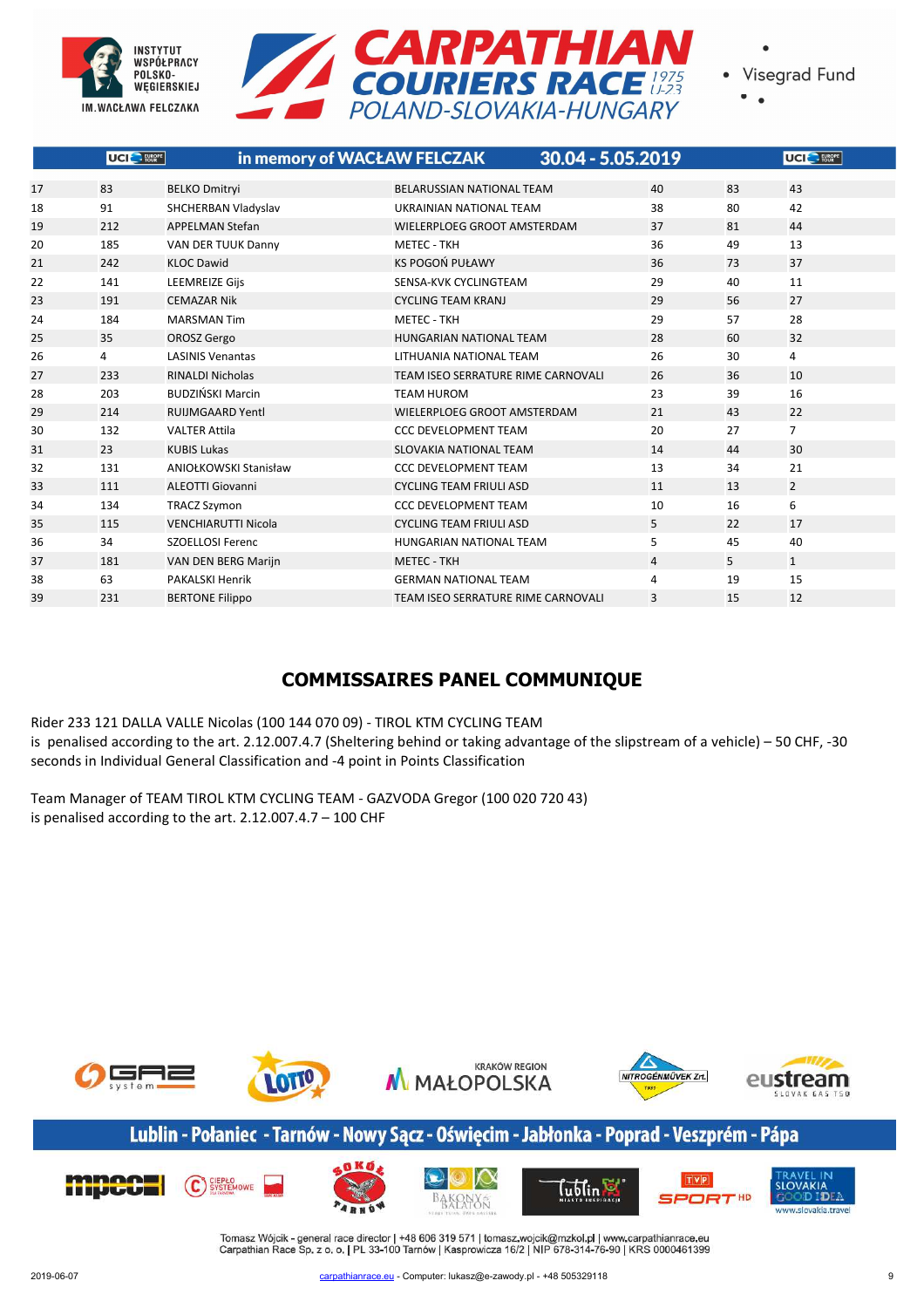

**JERSEY HOLDERS AFTER STAGE 5**

**UCI** BERRE

**INSTYTUT** 

POLSKO-

in memory of WACŁAW FELCZAK 30.04 - 5.05.2019 UCI<sup>C</sup> FUSER<sup></sup>

#### **INDIVIDUAL GENERAL CLASSIFICATION - white**



#### **POINT CLASSIFICATION - orange**



**MOUNTAIN CLASSIFICATION - green**



#### **SPRINT CLASSIFICATION - yellow**

# **Fire Co** تمالا LOTIO

#### **IN MEMORY OF WACŁAW FELCZAK**

**Van Den Berg Marijn (181) METEC - TKH**

**GAZ-SYSTEM**

**Van Den Berg Marijn (181) METEC - TKH**

#### **MAŁOPOLSKA KRAKÓW REG REGION**

**Leemreize Gijs (141) SENSA-KVK CYCLINGTEAM**

#### **LOTTO**

**Barta Tomas (42) CZECH REPUBLIC NATIONAL TEAM**



## Lublin - Połaniec - Tarnów - Nowy Sącz - Oświęcim - Jabłonka - Poprad - Veszprém - Pápa